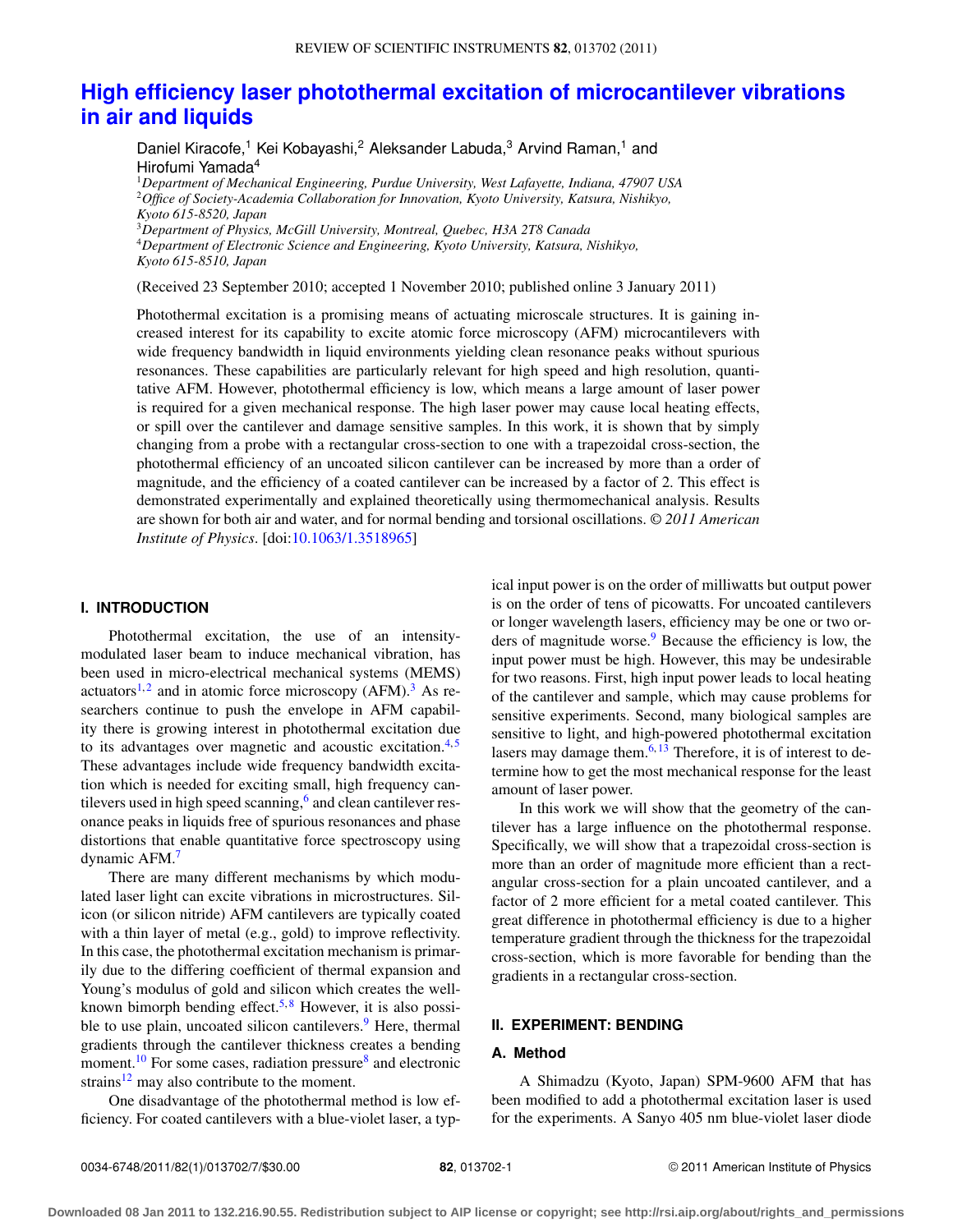<span id="page-1-0"></span>

FIG. 1. (Color online) (a) Schematic of experimental setup showing excitation and readout lasers, cantilever, photodiode, and laser intensity measurement locations (marked "A" and "B"). Blue light reflecting off the cantilever is not shown for clarity. A yellow filter at the photodiode removes any reflected blue light. (b) Comparison of the nominal cross-sections for the two different cantilever types. (c) and (d) SEM images of a typical cantilever of each type.

is used for the photothermal excitation (estimated spot diameter 8–18  $\mu$ m). A schematic of the experimental setup is shown in Fig.  $1(a)$ . Two different single-crystal silicon cantilever types are used: Olympus OMCL-AC160-R3 (rectangular cross-section) and Nanosensors PPP-NCH (trapezoidal cross-section). Both gold coated and uncoated versions of each cantilever were tested. Typical parameters of these cantilevers are given in Table [I](#page-1-1) and their cross-sections are compared in Figs.  $1(b)-1(d)$ .

The two cantilever types have similar thicknesses, natural frequencies, and quality factors. However, the lengths, widths, and stiffnesses vary between the two types, and even from cantilever to cantilever.<sup>[14](#page-6-12)</sup> In order to normalize these effects, we report mechanical power  $P_{\text{mech}} = \frac{1}{2} (k \omega A^2 / Q)$ , where  $k, \omega, A$ , and  $Q$  are the first eigenmode stiffness, driving frequency ( $\approx$ first natural frequency), tip oscillation amplitude (peak), and quality factor, respectively. In order to normalize for variations in absorbed, transmitted, and reflected power, a laser power meter was used to measure the excitation laser power incident on the cantilever [location marked A in Fig.  $1(a)$ ], reflected from the cantilever (marked B), and transmitted through the cantilever (i.e., incident upon the sample). Across all the cantilevers, the average incident laser power was 7.8 mW, the average transmitted power was 2.2 mW, and average reflected power was 0.9 mW.

The laser power was modulated at each cantilever's first bending natural frequency. Modulation depths were 20%– 40% in air, and 80% in water. The responses were normalized by the modulation depth. The data presented are scaled to 80% modulation depth (i.e., a sine wave with mean value 7.8 mW, minimum value 1.3 mW, and maximum value 14.3 mW).

For each measurement, the photothermal laser spot was adjusted along the length and width until the response was maximized. After that, the laser was moved back and forth across the width of the cantilever.

Sader's method was used to determine the stiffness of each cantilever (using nominal length and width), and then the thermal noise method was used to determine the optical lever sensitivity.<sup>15</sup>

Finally, for observing the laser spot position on the cantilever, the photodiode can be removed and replaced with a digital camera and microscope. This does not allow simultaneous measurement of response and observation of the spot position, but the two could be alternated repeatedly without moving the laser spot or changing the response.

<span id="page-1-1"></span>TABLE I. Typical parameters of the cantilevers tested. Dimensions are manufacturer's nominal values in microns (for trapezoidal cantilever, the width is the average of the top and bottom widths). Other parameters are the mean of the tested cantilevers.

|                    |         |               |                            | Bending, air |                |        | Torsion, air |           | Bending, water |           |     |
|--------------------|---------|---------------|----------------------------|--------------|----------------|--------|--------------|-----------|----------------|-----------|-----|
| Manufacturer       | Type    | Cross-section | Dimensions                 | f(kHz)       | $\overline{O}$ | k(N/m) | $f$ (kHz)    | $\varrho$ | $k$ (Nm/rad)   | $f$ (kHz) | 0   |
| <b>Nanosensors</b> | PPP-NCH | Trapezoidal   | $125 \times 30 \times 4.0$ | 236          | 350            | 30.7   | 1910         | 1020      | 8.6e-8         | 140       | 8.6 |
| Olympus            | AC160   | Rectangular   | $160 \times 50 \times 3.7$ | 288          | 466            | 22.4   | 1450         | 970       | $3.5e-7$       | 100       | 7.0 |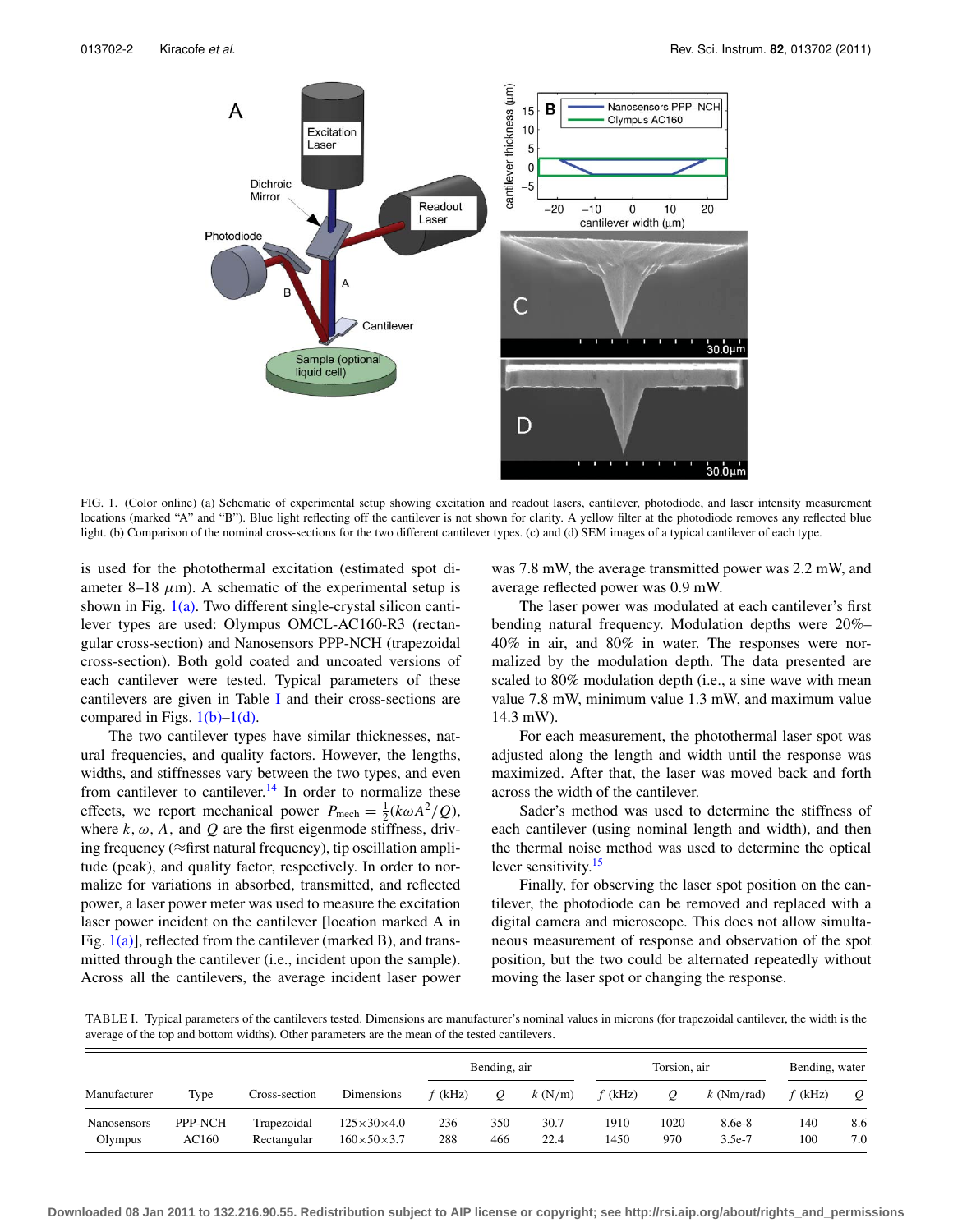<span id="page-2-0"></span>

FIG. 2. (Color online) (a) Efficiency of the cantilever (pW mechanical response per mW absorbed optical power) as a function of laser position along cantilever width for typical uncoated trapezoidal and rectangular cantilevers (the *x*-axis is uncalibrated and serves as a rough guide only). (b) Photographs of the laser spot on the trapezoidal cantilever for three selected positions [corresponding to the marked numbers in (a)]. The white dashed line is an approximate outline of the cantilevers as a guide to the eye.

### **B. Results**

Figure [2](#page-2-0) shows the response of the uncoated trapezoidal and rectangular cantilevers as the excitation laser is swept across the width. Many previous studies<sup> $4,5,8,9,16$  $4,5,8,9,16$  $4,5,8,9,16$  $4,5,8,9,16$  $4,5,8,9,16$ </sup> of photothermal excitation of cantilevers (one-dimensional models) implicitly assume that this signal should be approximately flat through the middle of the cantilever and fall off toward the edges (where some of the laser light starts to fall off the cantilever), and this result has also been demonstrated in experiments. $\frac{17}{17}$  This is exactly the response shown by the rectangular cantilevers.

However, the trapezoidal cantilever's response differs from this, showing two distinct peaks near the edges and a valley in the center. Moreover, the response at the sides is nearly 16 times the response at the center. Also, notice that the trapezoidal cantilever has much higher overall efficiency than the rectangular cantilever. The low point at the center of the trapezoidal cantilever is about the same as the peak of the rectangular cantilever. Photographs of the laser spot on the trapezoidal cantilever are also shown in Fig. [2](#page-2-0) for the three selected positions as marked, confirming that the position that

<span id="page-2-1"></span>TABLE II. Photothermal efficiency (pW mechanical power/mW absorbed optical power) for four different cantilever types when driving at the first bending eigenmode in air (laser spot was adjusted to the position that gave maximum response). Error bars are one standard deviation.

| Cantilever        | Uncoated       | Coated         |  |  |
|-------------------|----------------|----------------|--|--|
| Rectangular       | $1.41 \pm 0.1$ | $64.4 \pm 2.2$ |  |  |
| Trapezoidal       | $26.5 + 5.3$   | $143 \pm 45$   |  |  |
| Ratio (Trap/Rect) | 18.8           | 2.2.           |  |  |

gives the largest response is when the laser spot is positioned near the edges of the cantilever.

The experiment was replicated with four different cantilevers of each type. The results are given in Table  $II$ . There is a statistically significant difference between the photothermal excitation efficiency of the uncoated rectangular and trapezoidal cantilevers—a factor of 19.

Next, the experiment was repeated with four coated rectangular and five coated trapezoidal cantilevers. The results are shown in Table [II.](#page-2-1) As could be expected, the coated cantilever has a higher response than the corresponding uncoated cantilever. This is due to the bimorph bending effect. However, looking only between the two coated cases, the trapezoidal cross-section is still *more than a factor of 2* improvement over the rectangular cross-section. We note that the coated trapezoidal cantilevers also have two distinct peaks near the edges and a valley in the center (not shown), but the difference in response between the peak and valley is significantly less (average efficiency of 143 pW out/mW in at peak versus 42 at valley—a ratio of 3.4:1 compared to an average of 12:1 for uncoated cantilevers).

The remarkable improvement in photothermal excitation efficiency suggests that the thermal gradients in the trapezoidal cantilever are more favorable to bending than in the rectangular cantilever, especially when the laser spot is positioned near the side of the cantilever. Also, the favorable thermal gradients in the trapezoidal cross-section appear to be additive to the bimorph effects. This hypothesis is investigated further in the next section.

#### **III. ANALYSIS: BENDING**

In the experiment, there were multiple differences between the cantilevers (length, width, manufacturer, etc.) in addition to the different cross-section. In order to verify that the observed phenomena are actually related to the trapezoidal shape, and not some other difference, we analyzed the thermomechanical deflection of the cantilevers. The method of finite elements was used.

## **A. Modeling**

The method can be separated into two distinct parts. First, the finite element method is used to predict the oscillating temperature amplitude on the microcantilever due to an incident modulated laser beam. Once the temperature amplitude is calculated, a separate mechanical analysis computes the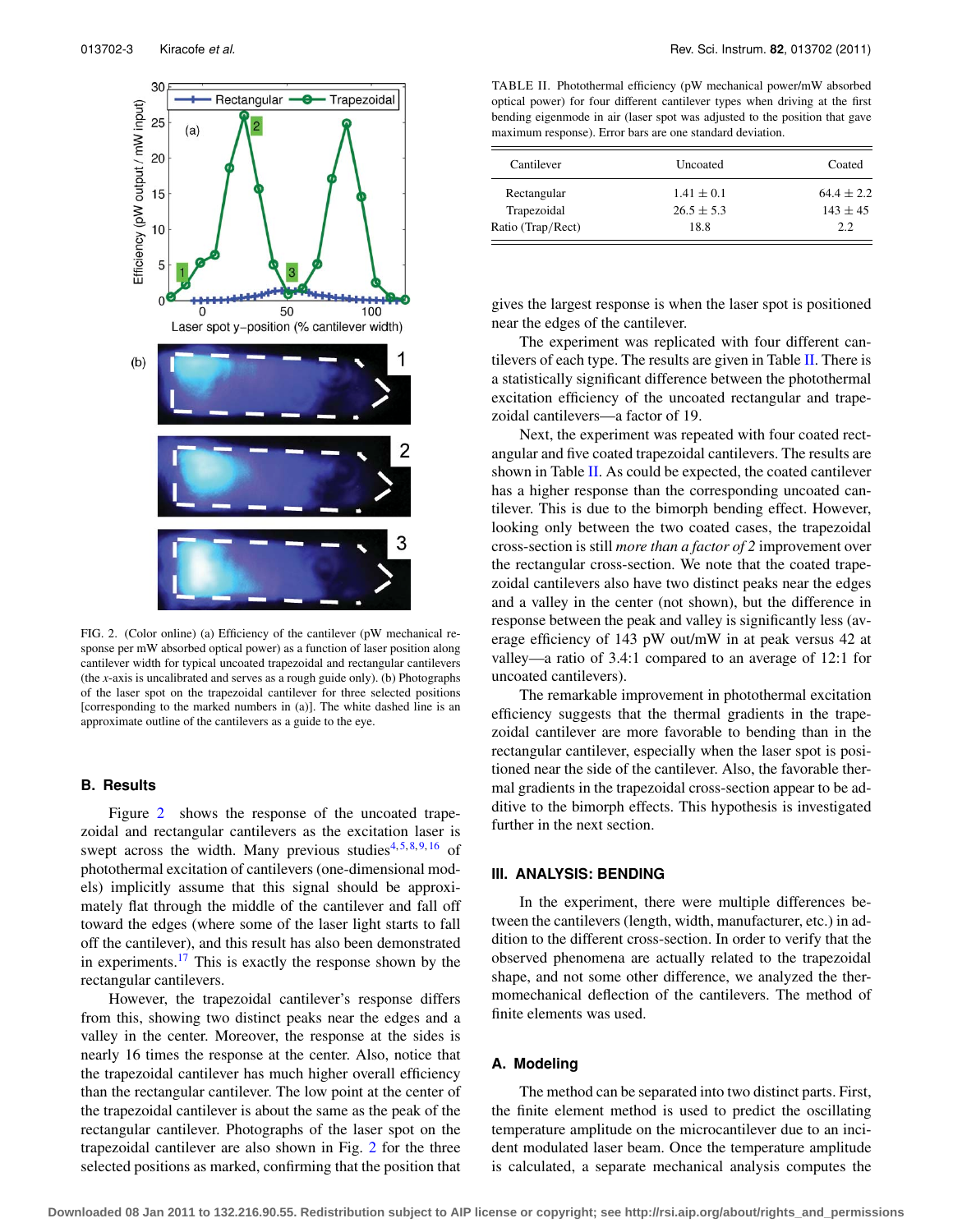oscillating deflection amplitude generated due to the oscillating temperature. In creating the finite element model, we make the following assumptions:

- (1) Radiation pressure<sup>8</sup> is neglected as its effect is small when the excitation laser is focused near the base of the cantilever.<sup>[17](#page-6-15)</sup>
- (2) Electronic strain<sup>12</sup> is neglected as electron diffusion is governed by the same equation as heat diffusion, electronic strain contributions would only affect the results quantitatively and not qualitatively.
- Knudsen forces (thermomolecular forces) $18$  are neglected. These are relevant when there is a thermal gradient that has a length scale comparable to the mean free path of the gas molecules. For AFM this typically occurs only under vacuum conditions and the present experiments are in ambient air.
- The laser modulation time is on the order of microseconds, so the non-Fourier effect considerations needed for picosecond or femtosecond laser pulses $19$  are not necessary.
- (5) The top, bottom, left, and right side boundaries are assumed to be insulated. Based on experimental data pre-sented later (Sec. [IV\)](#page-5-0), the results for cantilevers in air and water differ only quantitatively, not qualitatively. That is, the absolute efficiency is different in air versus water, but the ratio of the response for the trapezoidal cross-section versus the rectangular cross-section is the same for both air and water. Therefore any convection heat transfer at the boundary can be ignored if we are only concerned about comparing the cross-sections to each other.
- (6) The laser spot is assumed to be far away from any axial boundary (relative to the thermal diffusion length). This simplifies the analysis because the result will be the same no matter where the laser spot is positioned axially. For the conditions of interest, the thermal diffusion length<sup>4</sup> is short, so this assumption is justified except when the laser spot is positioned within a few micrometers from the end. In the model, the laser is placed half-way along the length.
- (7) The laser spot is assumed to be circular (in the experiment, rotating the excitation laser 90◦ with respect to the cantilever had no significant effect on the response) with a Gaussian profile such that the electric field is described by  $E(r) \propto e^{-(r/w)^2}$  and the power (heat generation) is described by  $q(r) \propto e^{-2(r/w)^2}$ , where *r* is the distance from the spot center and 2*w* will be referred to as the spot diameter.

Three-dimensional models for rectangular and trapezoidal cantilevers are compared. The analyzed trapezoidal model has dimensions equal to the PPP-NCH cantilever listed in Table [I.](#page-1-1) The model is perfectly uniform along the axial direction (i.e., the cross-section is extruded axially). The analyzed rectangular model has length and thickness identical to the trapezoidal cantilever, and the width equal to the mean width of the trapezoidal cross-section. The analyzed model cantilevers have first natural frequencies that agree with each other within 1.5% and bending stiffness that agree within 3%.

The MSC NASTRAN finite element solver is used with the transient heat conduction solution routine (the period of the laser modulation is much shorter than the thermal time constant of the system so a steady-state solution cannot be used). A series of runs are conducted for infinitesimal spot sizes (i.e., power applied directly at a node), which are then combined by linear superposition to form the response for a finite spot size. For each laser spot position, a sinusoidal heat generation signal at 300 kHz is applied at the top two nodes. At the wavelength of the violet laser (405 nm) the ab-sorption coefficient<sup>[20](#page-6-18)</sup> is so large that the laser power is reduced to less than 0.5% by the third node (each element is 235 nm thick). At the very edge, the trapezoid is only one element thick, so the absorbed power is calculated assuming the laser power that reaches the bottom face is 100% transmitted (i.e., no internal reflection). $2<sup>1</sup>$  The solution is run for five cycles that are discarded (to let numerical transients settle) and then the last cycle is recorded. Fourier sine and cosine integrals are used to extract an amplitude and phase at each grid point.

The oscillating temperature will cause oscillating thermal expansion [i.e.,  $\epsilon(x, y, z) = \alpha T(x, y, z)$ ]. This oscillating thermal strain profile is then used as an input to a forced response mechanical analysis to calculate the oscillating deflection at the free end of the cantilever.

Additional details on the simulations are given in Ref. 18.

# **B. Result**

#### **1. Thermal result**

The thermal results for four typical cases are shown in Fig. [3](#page-4-0) for the two different geometries. For the first case, the laser spot is centered. The heat oscillation amplitude generated by the laser spot has diffused throughout the thickness and width. There is a small gradient through the thickness underneath the laser spot but for the rest of the cantilever the temperature amplitude is almost uniform through the thickness.

For the second through fourth cases, the laser spot position is moved to the side. For both cross-sections, a gradient is developed along the width. This is because the laser spot is closer to one edge than the other and the edges are insulated. For the rectangular cross-section the gradient through the thickness is essentially unchanged for all four cases. In other words, the top face is hotter (larger temperature oscillation amplitude) in the fourth case than in the first case, but the bottom face is also hotter, so the difference between top and bottom is the same.

However, for the trapezoidal cross-section a strong gradient develops through the thickness. That is, the top face is hotter (larger temperature oscillation amplitude) in the fourth case than in the first case but the bottom face is about the same temperature in both. Essentially, the trapezoidal geometry confines the heat at the top and restricts it from diffusing downward. This temperature gradient increases the bending response.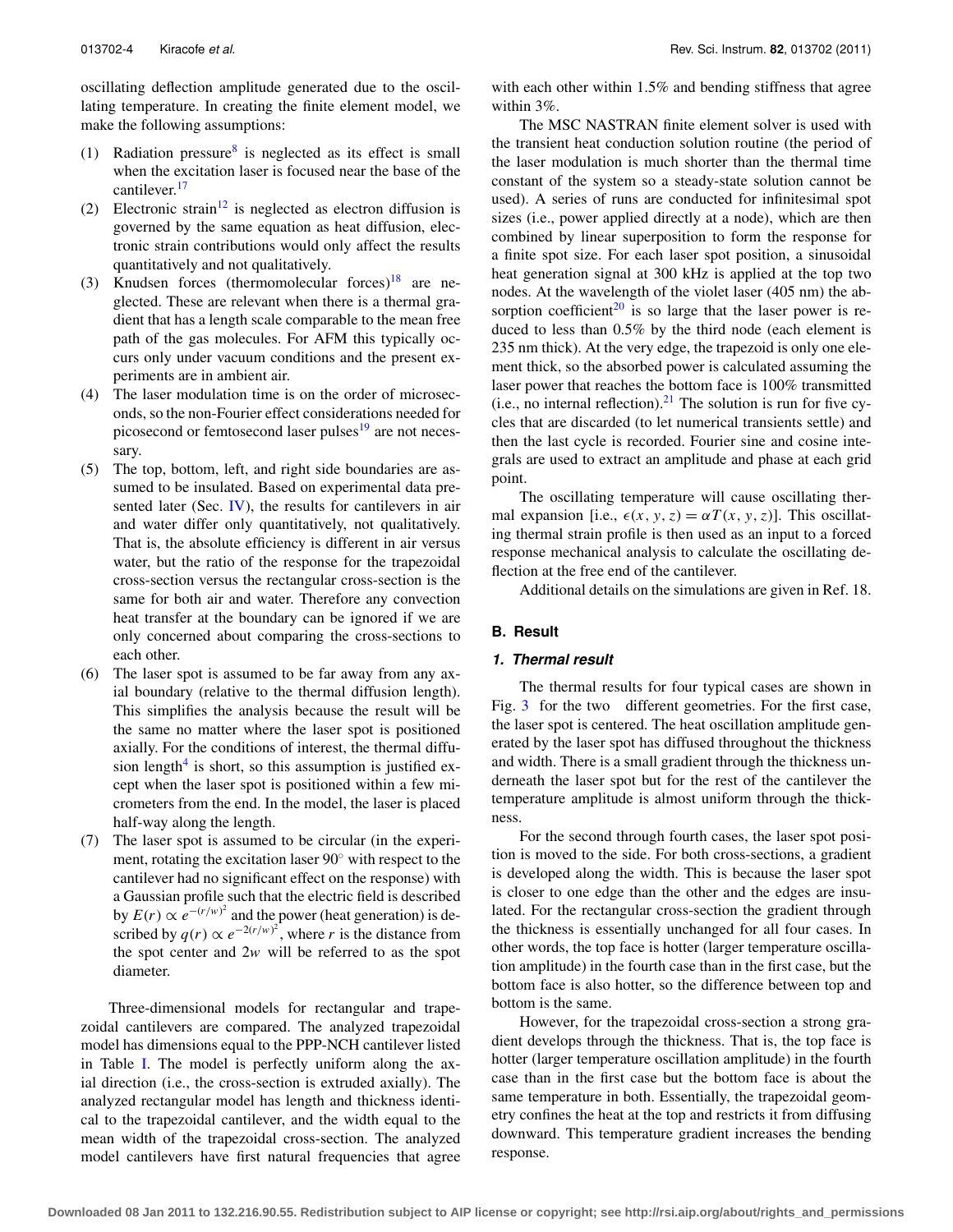<span id="page-4-0"></span>

FIG. 3. (Color online) Finite element simulations of temperature oscillation amplitude for four laser spot positions (marked with red arrow), for laser spot diameter 15.3  $\mu$ m and laser power 1 mW. The cross-section at the axial location directly underneath the laser spot is shown. The color bars are degree Kelvin (oscillation amplitude about the mean temperature) and are the same for all plots. For the laser spot in the center, the temperature oscillation amplitude diffuses quickly through both width and thickness. As the laser spot is moved to the side, a gradient along the width develops. The trapezoidal shape forces this gradient to develop into a gradient through the thickness as well (i.e., the hot spot is at the top), which causes bending, but this does not happen for the rectangular cantilever.

#### **2. Mechanical result**

The resulting vibration amplitudes for different laser spot positions and sizes are shown in Fig. [4.](#page-4-1) For the trapezoidal cross-section, as the laser spot is moved from the center toward the edge, the oscillating temperature amplitude gradient causes an increase in the vibration amplitude. As the spot is moved farther toward the edge, some laser power begins to spill over the edge due to the finite spot size, which decreases the response. By contrast, the rectangular cantilever shows no such increase at the edge—just a drop off due to the finite spot size. The vibration amplitude of the trapezoidal cantilever is 3–5 times larger than the vibration amplitude of the rectangular cantilever (9–25 times more power) depending on the spot size. These results compare favorably to the experimental data in Fig. [2.](#page-2-0)

The result suggests that the vibration amplitude is quite sensitive to laser spot size. For smaller spot sizes, three distinct peaks are visible, but for larger spot sizes there are only two. Our typical experimental data in Fig. [2](#page-2-0) show two peaks, suggesting that our typical spot size is somewhat large. In Fig. [5,](#page-5-1) we show the result of attempting to perfect the focus on one cantilever. In the best focus case, the overall vibration amplitude increases and in fact three distinct peaks are visible. It should be noted that this level of focus was difficult to routinely achieve in our instrument.

<span id="page-4-1"></span>

FIG. 4. (Color online) Simulated vibration amplitude vs laser spot position for different laser spot diameters for uncoated cantilevers. Left: Trapezoidal cantilever, Right: Rectangular cantilever.

**Downloaded 08 Jan 2011 to 132.216.90.55. Redistribution subject to AIP license or copyright; see http://rsi.aip.org/about/rights\_and\_permissions**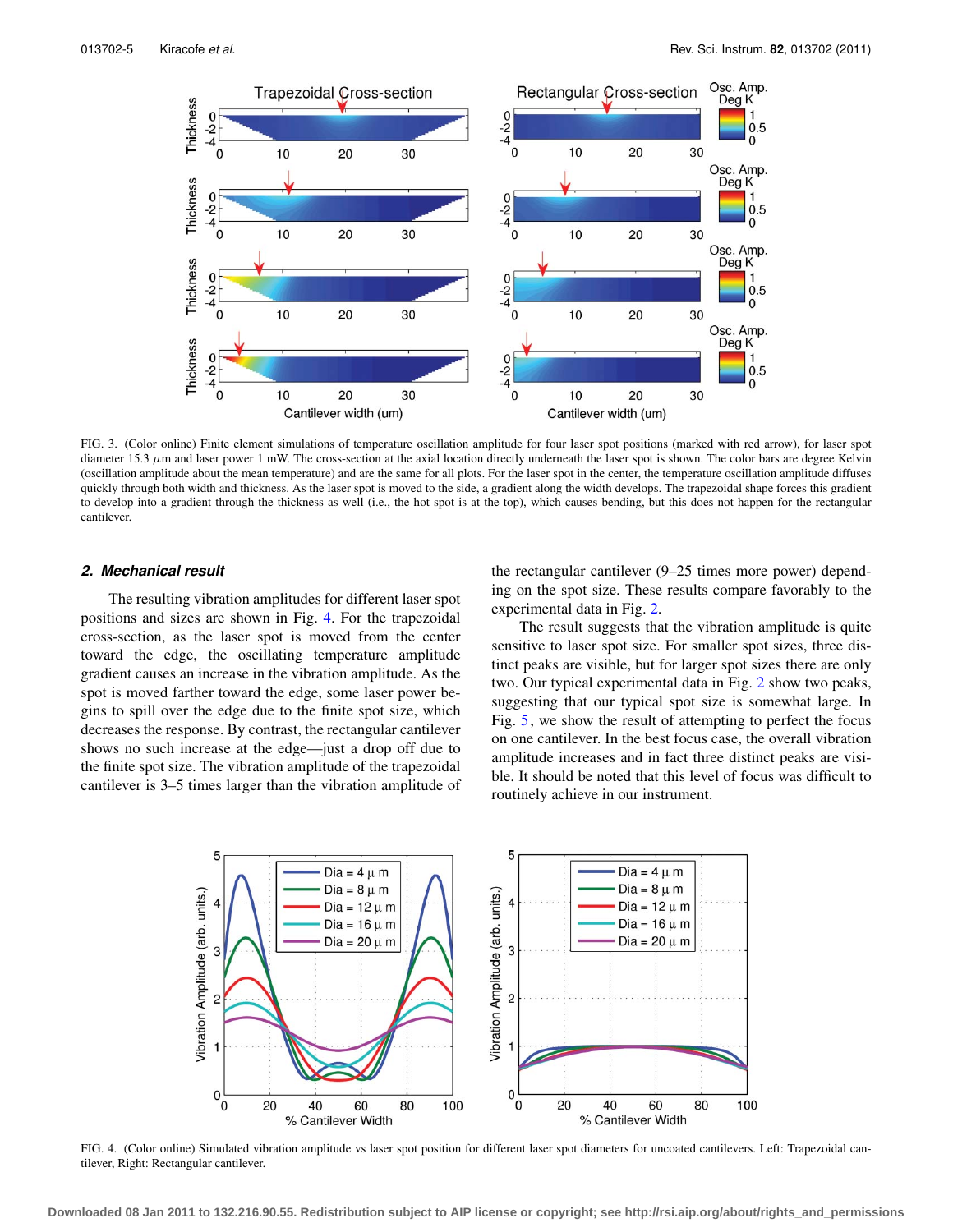<span id="page-5-1"></span>

FIG. 5. (Color online) Measured vibration amplitude vs laser spot position for two different focus conditions for a typical uncoated trapezoidal cantilever. For the best focus condition, the vibration amplitude is higher than for the typical focus condition and three distinct peaks are visible instead of two. This is consistent with the simulation in Fig. [4](#page-4-1) (the *x*-axis is uncalibrated and serves as a rough guide only).

# <span id="page-5-0"></span>**IV. FURTHER EXPERIMENTS: IN LIQUIDS AND WITH TORSION**

The results presented thus far have clarified the mechanism for the strong increase in photothermal excitation for bending motion in air. It is worth asking if these gains in efficiency also hold in liquid environments, and if the optimum off-center placement of the laser spot for trapezoidal cantilevers can induce some torsional motions in the cantilever?

To answer these questions, we repeated the experiment but immersed the cantilevers in deionized water instead of ambient air. Four cantilevers of each type were used. The natural frequency and quality factor decrease in the liquid environment, as shown in Table [I.](#page-1-1) Also, the laser power meter could not be placed inside the liquid cell, so the values are normalized assuming that the absorbed power is the same for every cantilever and identical to the average value from the experiment in air (reflection at the interface of the water and the top of the liquid cell is assumed to be small). The results are given in Table [III.](#page-5-2) The photothermal efficiency is decreased significantly from the values in air. This decrease in efficiency is likely due to the additional convection heat transfer to the water. However, the important point for the present analysis is the ratio between the response for the rectangular and trapezoidal cross-sections. This ratio is very similar between air and water. For the uncoated cantilever it is 18.1:1 in

<span id="page-5-2"></span>TABLE III. Photothermal efficiency (pW mechanical power/mW absorbed optical power) for four different cantilever types when driving at the first bending eigenmode in water.

| Cantilever        | Uncoated          | Coated          |  |
|-------------------|-------------------|-----------------|--|
| Rectangular       | $0.018 \pm 0.003$ | $0.76 \pm 0.02$ |  |
| Trapezoidal       | $0.3 + 0.1$       | $1.3 + 0.3$     |  |
| Ratio (Trap/Rect) | 17                | 17              |  |

<span id="page-5-3"></span>TABLE IV. Photothermal efficiency (pW mechanical power/mW absorbed optical power) for four different cantilever types when driving at the first torsional eigenmode.

| Cantilever        | Uncoated    | Coated        |
|-------------------|-------------|---------------|
| Rectangular       | $0.3 + 0.5$ | $1.5 \pm 0.9$ |
| Trapezoidal       | $22+15$     | $22+15$       |
| Ratio (Trap/Rect) | 66          | 15            |

air and 17:1 in water. For the coated cantilever it is 2.2:1 in air and 1.7:1 in water. Also, the response as the laser spot is swept across the width (not shown) is similar to the result in air (Fig. [2\)](#page-2-0). Thus we conclude that the trapezoidal cantilever outperforms the rectangular cantilever regardless of media. Because the overall efficiency is lower in liquids, the efficiency gain for the trapezoidal cantilever may be more useful here than in air.

Next, we repeat the experiment but excite the cantilevers at their first torsional eigenmode (in air) and monitor the lateral/torsional deflection of the cantilever. Again, four cantilevers of each type were used. The result is shown in Table [IV.](#page-5-3) The standard deviations are large. However, we can draw some conclusions. First, analogous to the bending results, the trapezoidal cross-section appears to be significantly more efficient than the rectangular cross-section for torsional oscillation. However, in contrast to the bending results, there does not appear to be any statistically significant difference between coated and uncoated cantilevers. Thus, for torsion, an uncoated trapezoidal cantilever can outperform a coated rectangular cantilever. In other words the bimorph effect only weakly excites torsional oscillations but thermal gradients through the thickness strongly excite them.

The laser position which gives the largest response for torsional oscillations is also approximately the laser position which gives the largest response for normal bending oscillations. Thus, researchers may be concerned that torsional oscillations could be unintentionally excited when attempting to excite bending oscillations or vice versa. To test this, we have also monitored the normal bending channel while exciting at the torsional natural frequency, and monitored the torsional channel while exciting the bending natural frequency. Because there may exist some inherent cross-talk in the photodiode signal, we compare these responses to those obtained using piezoexcitation. We have found that for all cases (exciting bending or torsion, in air or in water) the coupling/crosstalk for the photothermal excitation method is the same as or smaller (i.e., better) than for the piezo excitation. Thus, researchers need not be concerned about normal/torsional coupling when using the photothermal method on trapezoidal cantilevers.

#### **V. DISCUSSION**

The fact that this particular trapezoidal cross-section is superior to a rectangular cross-section suggests that there may exist other geometries which are even more well suited to photothermal excitation. For example, different side-wall angles and different ratios between top and bottom widths may